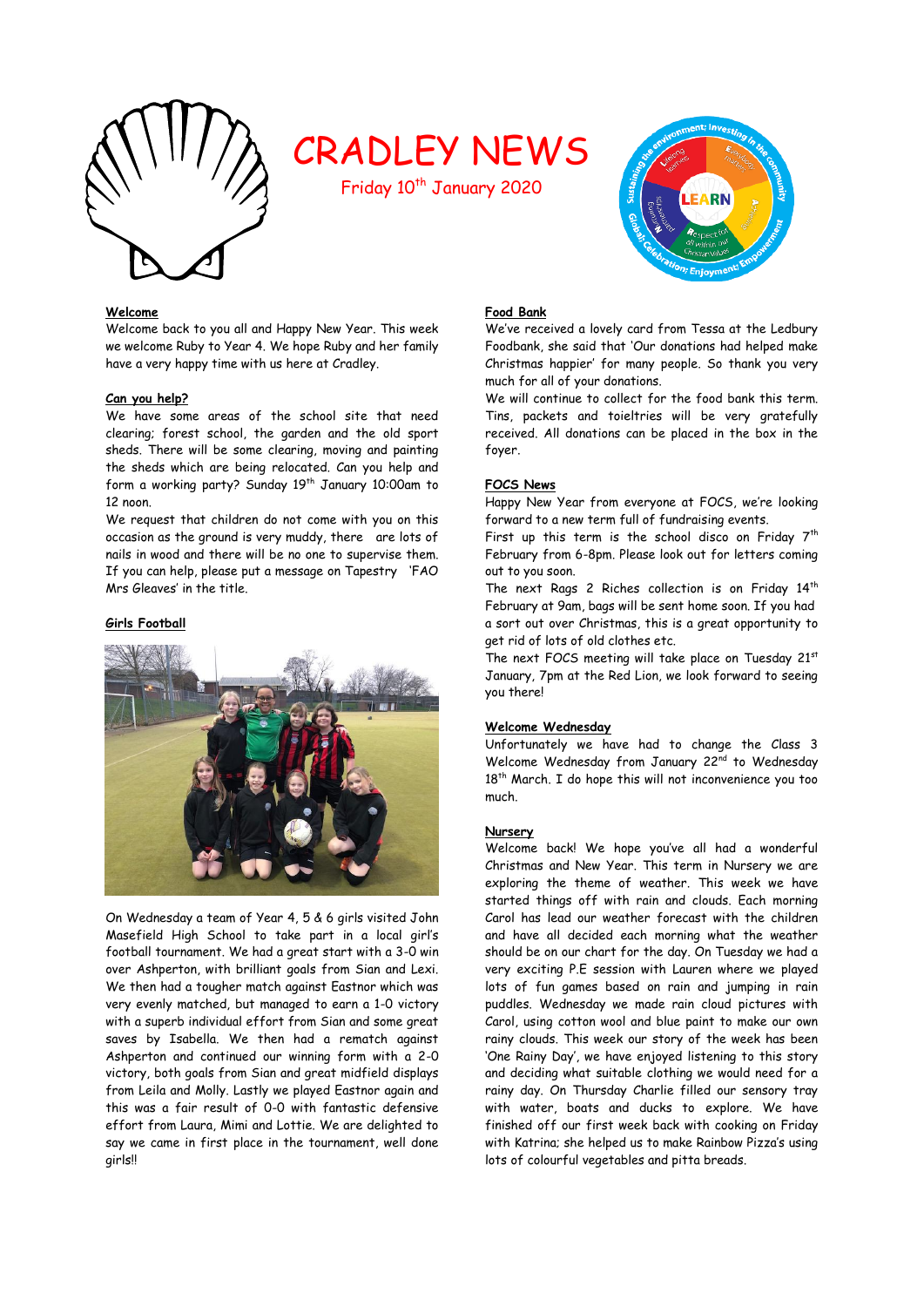### **Teeny Tots**

We are a friendly local toddler group that meets in Storridge Village Hall and occasionally at Cradley Nursery. We welcome little ones from 0-5, accompanied and supervised by their parents/carers, to stay and play. We meet on Thursdays from 10:30-12, during term time, for a charge of £2 per family, which includes a craft activity, game, songs, snacks and drinks. Please come and join us!

### **Value of the Month - Endurance Philippians 4:13**

I can do all this through him who gives me strength.

Chosen by Miss Featherstone

### **Attendance**

Well done to Class 1 & 2 who've had 100% attendance this week. They get to look after Alfie the Attendance Bear next week. Please can we remind parents that late arrivals after the registers close at 8.55am count as a missed morning session and are included in attendance figures.

**Class 1 – 100% Class 2 – 100% Class 3 – 94.67% Class 4 – 98.28% Class 5 – 96.3% Whole School – 98.13%**

**Head Teacher Award** Sian Smith for showing responsibility William Malloy for showing friendship

### **Stars of the week**

### **Nursery**

Emily Blakeman & Kyra- Louise Bishop for their excellent start in Nursery

### **Reception**

George Taylor for being reflective and co-operative Zachary Lloyd for being independent in phonics **Year 1**  Harry Mifflin for his positive attitude and persistence in

Maths

Lukas Clay for being so eager to learn

### **Year 2**

Sophia Mears for always trying her best Keerah Hitchings for her positive attitude

### **Year 3**

Jacob Mifflin for taking a risk in Maths Ava Oseman for always striving to develop her knowledge and understanding

### **Year 4**

Ruby Genner for joining Cradley with such enthusiasm and confidence

Isabella Kildare for her excellent contributions in Maths **Year 5**

Austin Spiers for careful Maths

Liam Bishop for being reflective in R.E.

### **Year 6**

Mimi Boniface for determination and persistence to improve her spelling

Olivia Flanagan for quiet independence with her work at all times

### **Dates for the Future**

**JANUARY Value of the Month - Endurance**

**Tuesday 14th** Year 3/4 swimming starts Sports Hall athletics @ JMHS 9-11am Football @ Bosbury **NO FOOTBALL CLUB Thursday 16th** Young Voices Concert **Monday 20th - Multi-cultural Week Wednesday 22nd** Mix up day **Thursday 23rd** Dance Festival **Friday 24th** Sea Legs Puppet production 'Peter and the Wolf' **Monday 27th** Music workshop ASC Film Night – The Wizards Tale **Tuesday 28th** Football @ JMHS 4-5pm **Wednesday 29th** Class 2 Collective Worship **Friday 31st** KS2 Trudge

**FEBRUARY Value of the Month - Respect**

**Tuesday 4th** Netball @ Ashperton **Wednesday 5th** Winter games Inclusive rugby @ Bosbury Yr 4,5 & 6 **Friday 7th** FOCS school disco 6-8pm **Tuesday 11th** Parents evening 3.30pm **Wednesday 12th** Parents evening 5.30pm **Friday 14th** Rags 2 Riches collection Break up for half term **Monday 24th** Back to school **Wednesday 26th** Class 1 Welcome Wednesday

### **MARCH**

# **Value of the Month - Forgiveness**

**Monday 2nd** Big Write Week **Tuesday 3rd** Girls football @ JMHS 4-5pm **Thursday 5th** World Book Day **Wednesday 11th** Class 4 Collective Worship **Thursday 12th** Net & Wall KS2 @ JMHS 9-11am **Monday 16th** Big Sing Yr 5/6